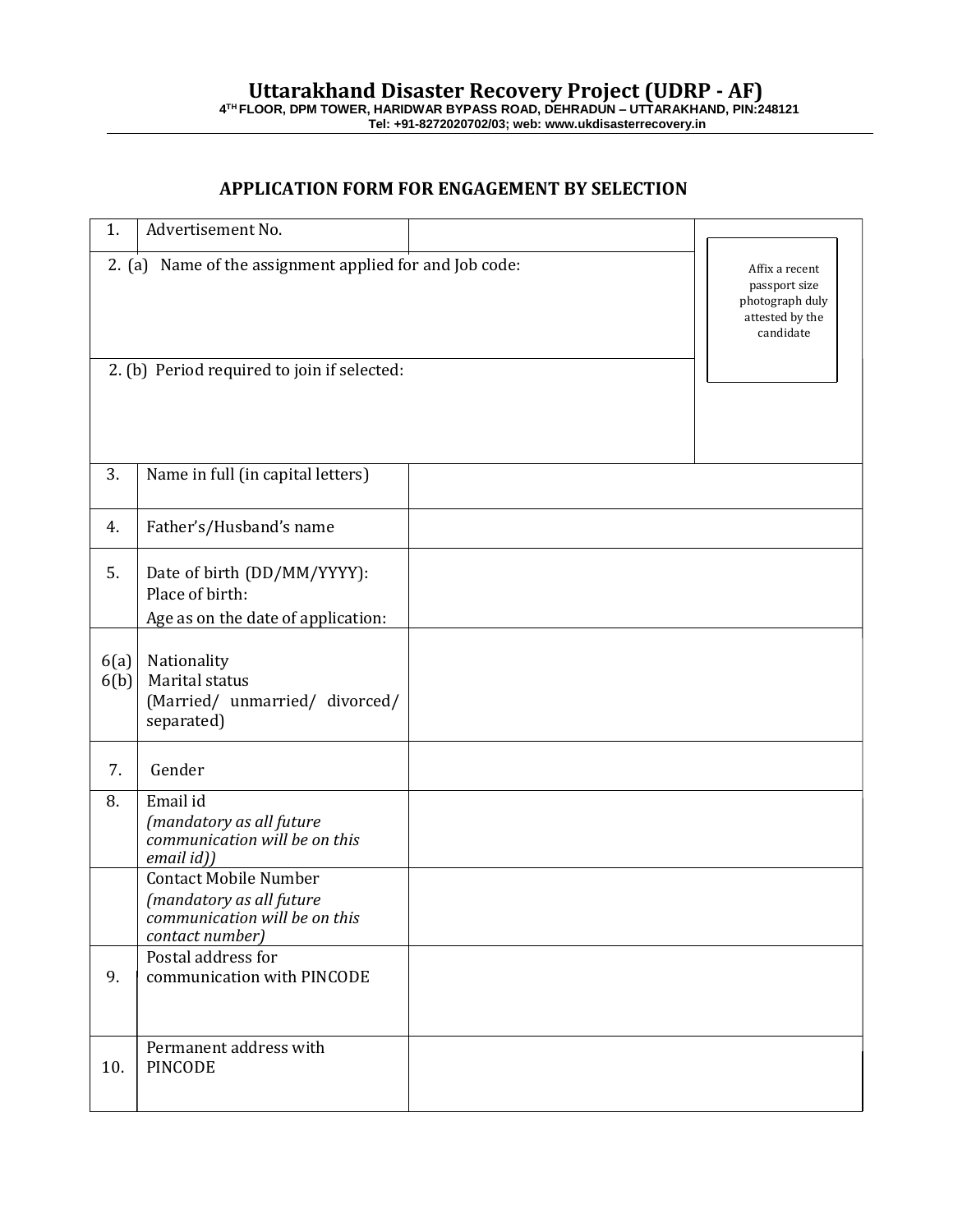| 11. | $^\shortparallel$ Have you ever been convicted by a $\mid$ <b>Yes / No</b> |                                                |
|-----|----------------------------------------------------------------------------|------------------------------------------------|
|     | Court of Law or is there any                                               |                                                |
|     | criminal case/disciplinary action                                          |                                                |
|     | pending against you?                                                       | If YES please give details in separate sheets. |
|     |                                                                            |                                                |

12. Educational/Professional and Technical Qualifications (Starting from class 10) *Do not attach any copies/originals, they would be required at the time of interview/ verification:*

| Sl. | <b>Examination Passed Name of the</b> | Board/<br><b>University</b> | Private | Regular Duration of Year of CGPA/%<br>Degree/<br>Diploma/<br>Training | <b>Passin</b><br>б | Marks &<br>Division/<br><b>Class</b> | Specializati |
|-----|---------------------------------------|-----------------------------|---------|-----------------------------------------------------------------------|--------------------|--------------------------------------|--------------|
|     |                                       |                             |         |                                                                       |                    |                                      |              |
|     |                                       |                             |         |                                                                       |                    |                                      |              |
|     |                                       |                             |         |                                                                       |                    |                                      |              |
|     |                                       |                             |         |                                                                       |                    |                                      |              |
|     |                                       |                             |         |                                                                       |                    |                                      |              |

13. Details of employment in reverse chronological order (Attach separate sheet, if necessary).

|     | Department /<br>Organization | EAP $/$<br><b>Funding</b><br>Agency,<br>held<br>if any | Post | Regular/<br><b>Temporary</b><br>/Permanent<br>/ Contract | <b>Period of</b><br>employment |    | <b>Total</b><br>No. of | <b>Key Job</b>          | <b>Scale of</b><br>Pay $/$ |
|-----|------------------------------|--------------------------------------------------------|------|----------------------------------------------------------|--------------------------------|----|------------------------|-------------------------|----------------------------|
| Sl. |                              |                                                        |      |                                                          | <b>From</b>                    | To | years                  | <b>Responsibilities</b> | Consolida<br>ted Salary    |
|     |                              |                                                        |      |                                                          |                                |    |                        |                         |                            |
|     |                              |                                                        |      |                                                          |                                |    |                        |                         |                            |
|     |                              |                                                        |      |                                                          |                                |    |                        |                         |                            |
|     |                              |                                                        |      |                                                          |                                |    |                        |                         |                            |
|     |                              |                                                        |      |                                                          |                                |    |                        |                         |                            |
|     |                              |                                                        |      |                                                          |                                |    |                        |                         |                            |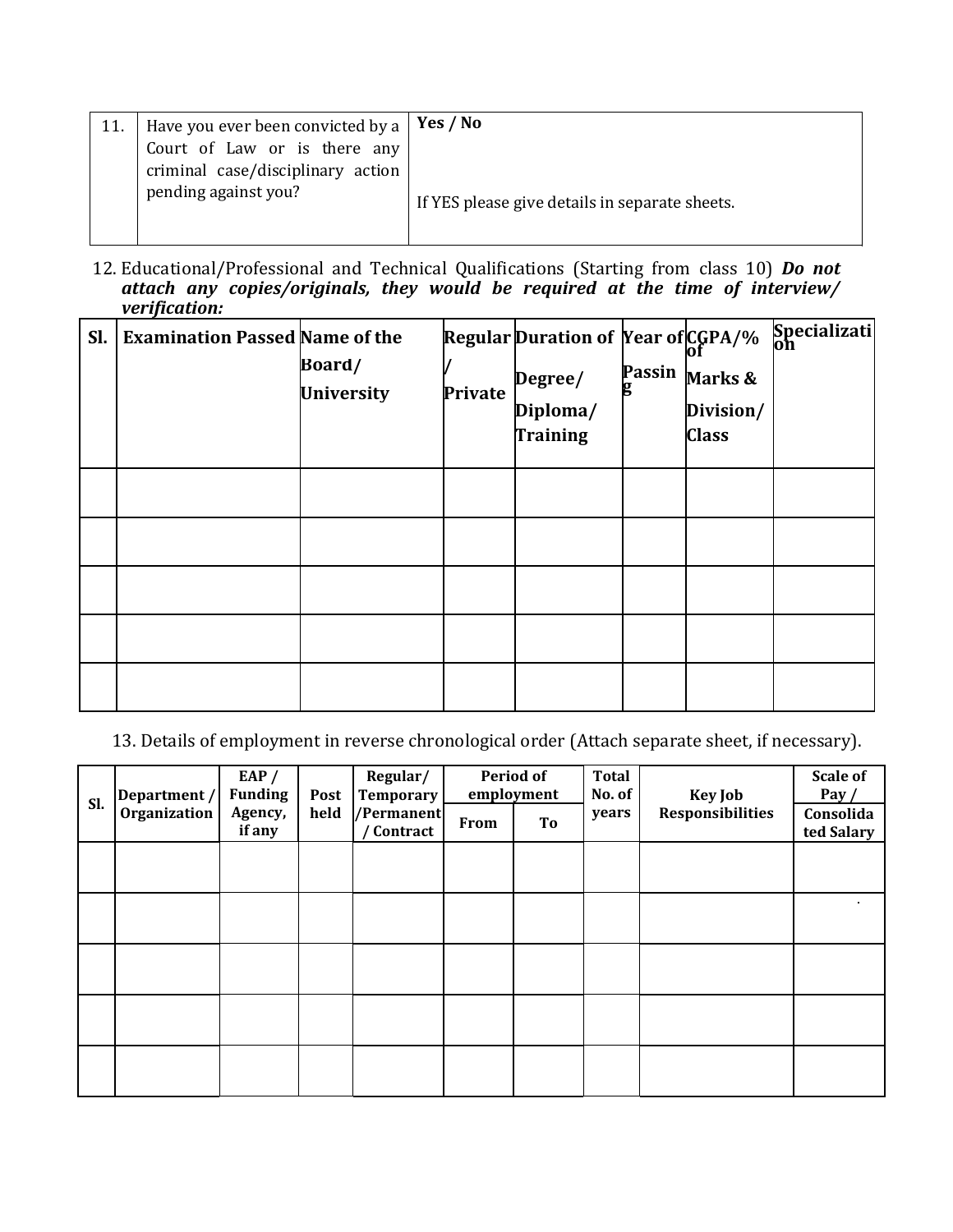| 14.   | Pay in the Pay Band and Grade Pay / Pay in the<br>pay scale / total emoluments in the post<br>currently held:    |           |      |         |       |  |  |  |  |
|-------|------------------------------------------------------------------------------------------------------------------|-----------|------|---------|-------|--|--|--|--|
| 15.   | Are you a member of any professional body? If<br>yes, give details:                                              |           |      |         |       |  |  |  |  |
|       | 16.References:                                                                                                   |           |      |         |       |  |  |  |  |
| (i)   | Name:<br>Designation &<br>Organisation:<br>Postal address:<br>Phone number<br>E-mail id                          | Landline: |      | Mobile: |       |  |  |  |  |
| (ii)  | Name:<br>Designation &<br>Organisation:<br>Postal address:<br>Phone number<br>E-mail id                          | Landline: |      | Mobile: |       |  |  |  |  |
| (iii) | Name:<br>Designation &<br>Organisation: Postal<br>address:<br>Phone number<br>E-mail id                          | Landline: |      | Mobile: |       |  |  |  |  |
| 17.   | Additional remarks such as special<br>qualification<br>experience not<br>or<br>covered in the preceding columns. |           |      |         |       |  |  |  |  |
| 18.   | Language competency:<br>English<br>Hindi<br>(pl mention 'Yes' or 'No' against each)                              |           | Read | Write   | Speak |  |  |  |  |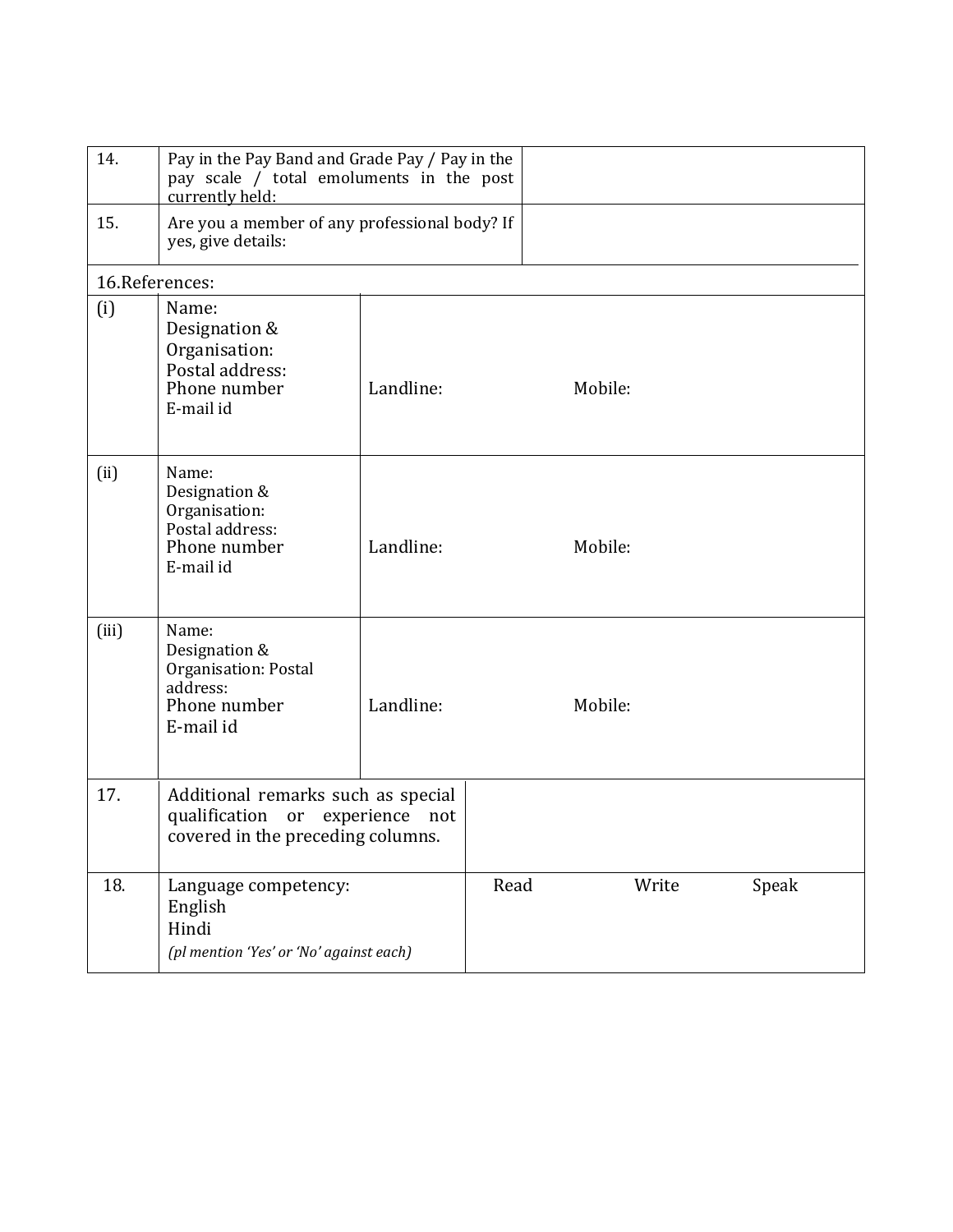19. Please write one paragraph in own handwriting (not more than 250 words) in the space below justifying your suitability for the assignment applied for:

20. Number of additional sheets enclosed with the application (If space provided is not sufficient):--------------